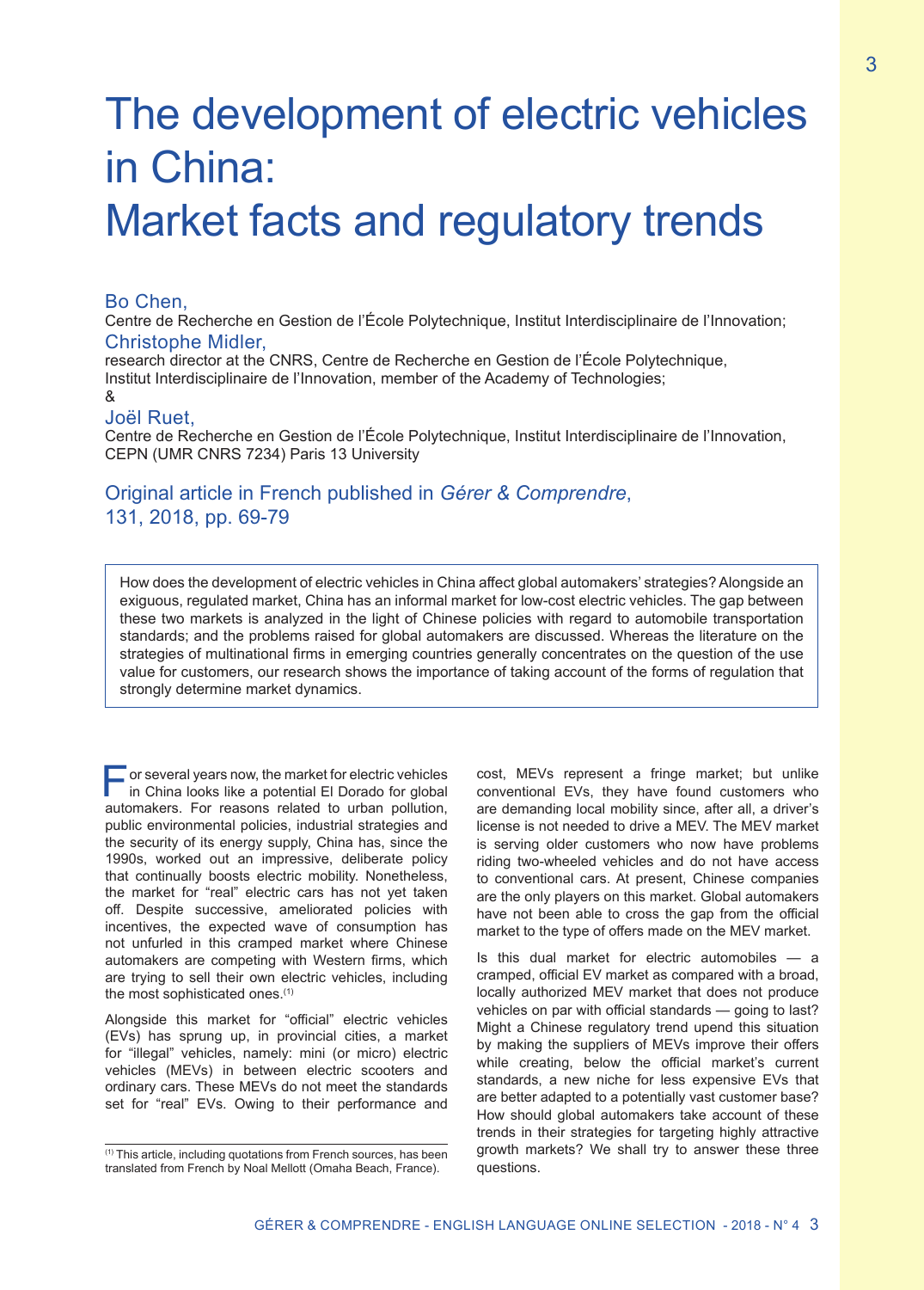The first part of this article describes this dual market, the differences between these two types of products, their current state of deployment, and the radical differences in regulations and uses that set them apart. We then inquire into the trends on these two markets in relation to China's policies of setting standards for automobile transportation. The more probable hypothesis, we shall argue, is that these two markets, now totally separate, will converge for reasons related both to the consistency of China's industrial and environmental strategies and to a tradition of pragmatic interventionism that combines an *ex ante* laissez-faire for local initiatives with an *ex post* resumption of control over successful experiments. The third part of this article brings under discussion the problems that these trends raise for Western automakers' strategies. We shall insist on the importance for foreign firms to become involved in the current "gray zone" because the experiments conducted there will serve as the basis for drafting new regulations and standards for China's future EV market. In conclusion, general lessons will be drawn about the function of regulations in "reverse innovation" strategies (GOVINDARAJAN & TRIMBLE 2012).

We put in five stints of field work in China between April 2013 and January 2016. Information was collected through interviews with manufacturers and our work with academics, not to mention field surveys carried out in a region of the country with a well-developed MEV market (CHEN & MIDLER 2016a).<sup>(2)</sup>

## The dual electric vehicle market in **China**

The EV market in China is divided in two: an official and an informal market (Figure 1).

Four segments account for most sales on the official market.<sup>(3)</sup> Sales of plug-in hybrid vehicles in the midrange segment are thriving, thanks to opportunities arising out of regulations. Not only do these cars benefit from subsidies granted to EVs but they can

<sup>(3)</sup> This research focused on private, all-electric vehicles: battery electric vehicles (BEVs) such as Tesla Model S and Nissan Leaf; and plug-in hybrid electric vehicles (PHEVs) that can be reloaded such as Chevrolet Volt. Our hypothesis is that they will be the driving force in this EV market.



**Figure 1**: The electric vehicle market in China: Cumulated sales from 2009 to the first quarter 2015.

<sup>(2)</sup> This article relies on research for a doctoral degree conducted at the Center of Research in Management at École Polytechnique and as part of a cooperative research program between Renault and ParisTech and the Institute of Sustainable Mobility. Our work benefitted from two years of collaboration with the Center for Automotive Industry (CAI) School of Automotive Studies, Tongji University in Shanghai.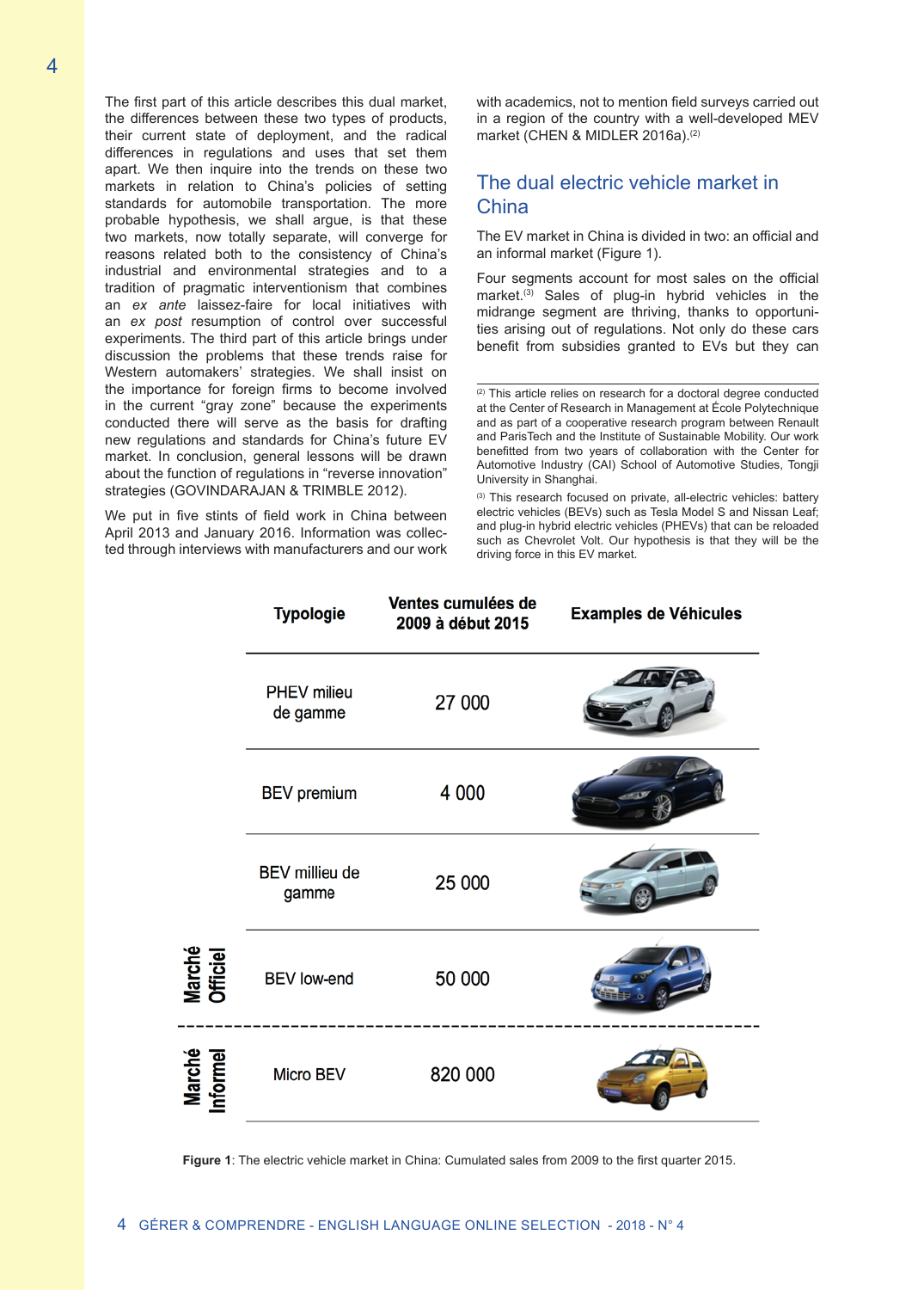also be used in nearly the same way as vehicles with internal combustion engines. The three other segments are for all-electric vehicles. The first is a monopoly of imported cars made by Tesla, the midrange segment is mostly vehicles from Chinese and foreign automakers (BYD, BAIC and SAIC), and the bottom segment is mostly Chinese (Chery, Geely and Zotye).

On the informal MEV market — nearly ten times bigger than the official EV market — a large number of automakers (illegal in the eyes of the central government) provide products ranging from threewheeled vehicles to genuine low-cost electric automobiles.

#### **An official market shaped by government interventions**

The official EV market in China comprises the domestic automakers who are recognized by the central government and have a manufacturing permit and foreign automakers who have set up joint ventures with local partners. Institutional and political forces have shaped this market through programs for developing technology, industry and EVs. Official EVs are eligible for the buyer assistance programs and tax incentives sponsored by the central and several local governments. In big metropolitan areas, electric vehicle registration is for free and nearly instantaneous, whereas the buyers of cars with internal combustion engines have to wait several years and pay for registration, up to the equivalent of €10,000 in Shanghai and Beijing. But first and foremost: plug-in hybrid and all-electric vehicles may circulate freely in these two cities whereas, in Beijing, the circulation of internal combustion engines is subject to road space rationing.

Besides the imported Premium Tesla, current midrange EVs are still strapped with disadvantages: their insufficient range compared with internal combustion engines, the lack of public charging stations, and the difficulty of installing private charging stations (WU et al. 2015). Local governments supported the top-down programs that targeted captive fleets, such as the 4000 BYD e6 taxi fleet in Shenzhen $(4)$  or the fleets of long-term rental firms. EV sales to private persons are substantial only in highly regulated environments, such as Beijing.

The strongest growth of the official EV market is now at the low end.<sup>(5)</sup> In 2015, low-end EVs made up 60% of sales of all-electric vehicles in China. Most of them (the Zotye Z100, Chery eQ or Geely-Kandi K10/K11) benefit from the same financial and regulatory incentives as midrange EVs. This is not so of Chery QQ, a vehicle with a lead battery, which came out in 2009 and ranked at the top of sales of official EVs in 2012 and 2013. $(6)$  The Chery QQ has been a source of inspiration for the makers of MEVs, who have been plying an illegal market since 2009.

#### **An informal market thriving in an institutional void**

The majority of users of mini (or micro) electric vehicles are private persons. These subcompact vehicles use lead batteries with a technology that, though far from the state of the art, has proven its mettle and is inexpensive.<sup> $(7)$ </sup> A MEV's range is from 50 to 150 km; and its maximum speed, from 40 to 80 km/h (KIMBLE & WANG 2013, WANG & KIMBLE 2012). MEV are recharged using 220V-plugs. For these reasons, these mini vehicles are practical for local uses in rural or urban areas. These all-electric vehicles run the gamut from modified golf carts to genuine automobiles. However MEVs are not subject to automobile standards (in particular for safety); and in most cities, a driving license is not required for them. Despite their limitations in services and technology, especially compared with Western standards, more than a million MEVs have been sold since 2009 (CHEN & MIDLER 2016a).

MEVs have arisen out of the know-how of the makers of two-wheeled electric vehicles and, too, of the vehicles with internal combustion engines used in rural areas or by farmers. These companies have "spontaneously" sprung up outside the policies that sponsor technological development (WELLS & LIN 2015). They rely on a low-tech product strategy that tends in a direction opposite to the guidelines issued by the central government in support of the official EV technology. In this sense, MEVs are a typical example of "good-enough" products (GADIESH et al. 2007).<sup>(8)</sup>Their makers, not officially recognized in China, do not invest in developing the technology, in particular the batteries. Instead, they concentrate on rolling out products to an existing customer base, persons who own farm implements, commercial tricycles or e-bicycles (SHEN et al. 2015). A final point: this market is thriving in small and medium-sized cities, which the policies supporting traditional automakers have overlooked. Traffic is not yet very congested in these cities, which enjoy an "intra-electric mobility", since the urban area is relatively compact and thus suitable for vehicles with a low range (LANCKRIET & RUET 2011).

For users, the purchase price of a MEV is less than that of an equivalent internal combustion engine vehicle. Furthermore, a MEV costs, on the average, eight times less to run; and maintenance is easier (WANG & KIMBLE 2013). Most sorts of MEVs can be charged at home, overnight when electricity costs less. MEVs are being adopted in China (and in the West) because their cost-performance is better than internal combustion engines. Most drivers are more

<sup>(4)</sup> BYD (Build Your Dreams) is a Chinese firm that makes electric vehicles, the "e6" is, among Chinese electric taxis, the company's most widely sold model.

<sup>(5)</sup> This article has retained the term "low-end" with reference "*lowend disruption*" (CHRISTENSEN 1997).

<sup>&</sup>lt;sup>(6)</sup> The Chery QQ's position on the EV market in Chin is similar to Maruti Alto's in the niche for small cars with internal combustion engines in India.

<sup>(7)</sup> By the way, the very slight breakthrough by MEVs on the Indian market has also been made by vehicles with lead batteries. "Cleaner" alternatives have, at least for the time being, proven disappointing.

<sup>(8)</sup> Once again, it is worthwhile drawing a parallel with India's more regulated market: Tata Nano, a "good-enough" vehicle with an internal combustion engine, has been a commercial flop compared with the sales of conventional vehicles.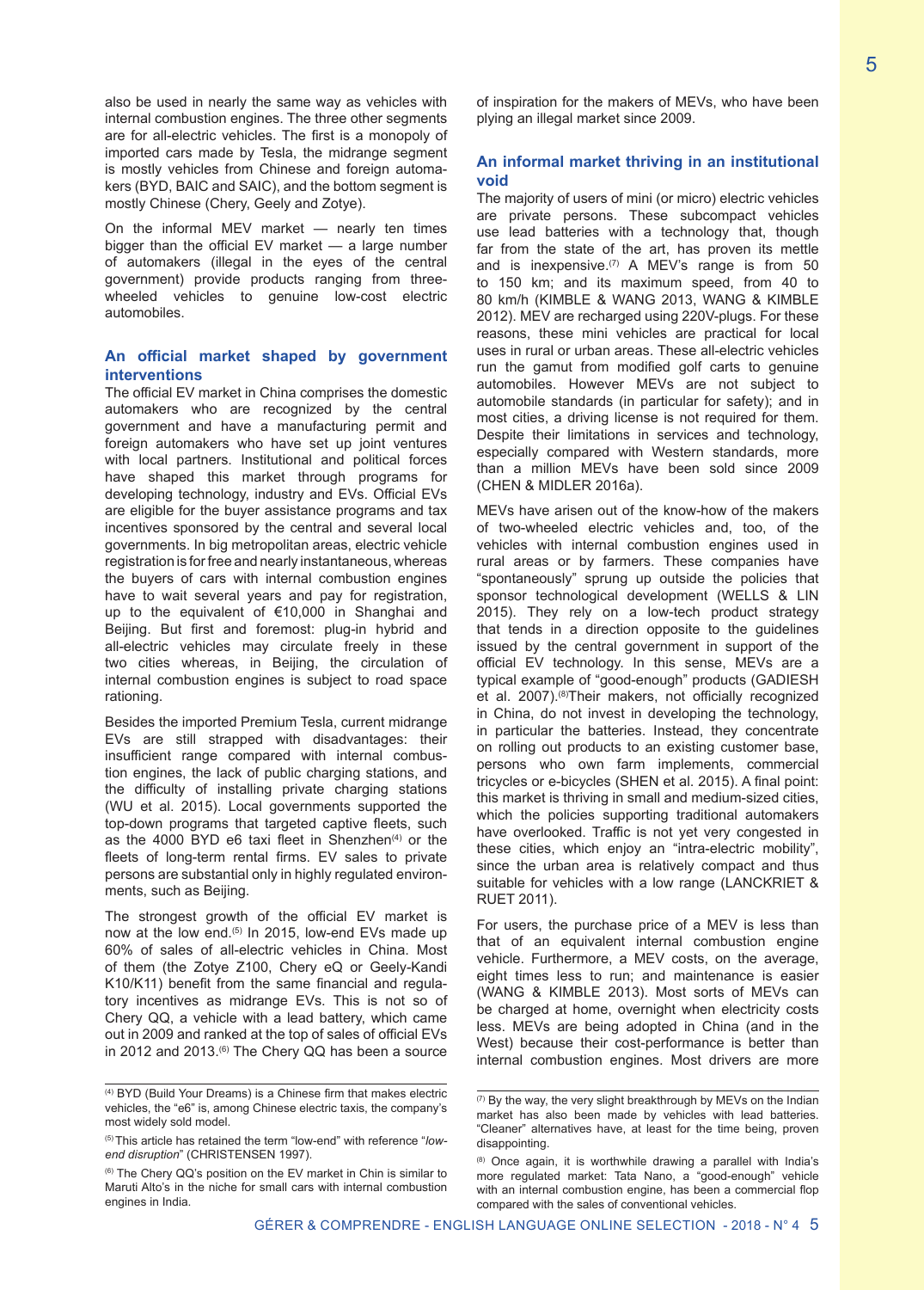than 45 years old; and MEVs are used for everyday trips in the urban area or between city and countryside. These minicars satisfy the demand for a vehicle devoted to a local use: shopping, driving children or grandchildren to school, or commuting to work. A driving licence is not required in this unregulated market; and most users do not have one.

In China, MEVs are quickly filling "institutional voids" in national regulations and standards for the automobile industry (PUFFER et al. 2010). In environments where national regulations do not exist, informal institutions (guanxi) fill the void; and local governments that want to strengthen their industrial base become directly involved. This "Chinese federalism" (QIAN & ROLAND 1999) runs counter to the widespread idea of a country steered solely through an institutional "trickle-down" policy (from the central government to certain local governments). Owing to their significance in a city's or region's economic growth, the makers of MEVs maintain strong ties with local governments, regional and, above all, municipal (SHEN et al. 2015).

Given, on the one hand, the preeminence of low-end vehicles on the official market and, on the other hand, the dynamic MEV market, a question arises: which upper layer in the informal market would it be worthwhile to link to the lowest segment in the official market? Which part of this illegal market is, owing to its products, closest to being a "frugal innovation" of the sort that Renault was able to roll out in India thanks to Kwid (MIDLER et al. 2017)? On the supply side, how could (some) MEV-makers integrate in their geographical niche low-end automakers from the official market that are increasingly plying the market in the provinces?

#### **Two markets in nearly separate sociotechnical and institutional environments.**

As our empirical analysis has shown (CHEN & MIDLER 2016a), China's EV market is split in two parts with more or less separate geographical basins, with different companies as players, with rather different regulations and with differences in the support provided by public authorities.

The official market, concentrated in big cities, enjoys the constant support provided by the central government and local institutions. This sort of "parallel policies of industrial development" (ARVANITIS & ZHAO 2008) or "economy in layers" (RUET 2016) is, in China, not at all restricted to the automobile market, since it can be observed in several other industries.

Structured in tightly controlled joint (Chinese-foreign) ventures, the automobile industry has been an exception for a long time (RICHET & RUET 2008, BHATTACHARYA & MICHAEL 2008, BALCET & RUET 2011). The manufacturing licenses delivered in several provinces eventually became obsolete and were not used. BYD bought one of these "forgotten licenses" from Xinjiang Province to develop its first vehicles (RUET 2016). The longstanding exception has recently been "normalized" owing to the twofold difficulty encountered by Chinese industry: catch up internationally from its technological lag in internal combustion engines and develop a top-down EV market.

In contrast, the second (informal) market emerged in small and medium-sized cities without backing from central authorities. While big metropolitan areas practice a local protectionism that bars MEVs (produced on the informal market), low-end EVs from the official market are being distributed in smaller cities, where they benefit from buyer assistance programs sponsored by local authorities. Urban areas of this size are the place where these two markets meet.

The coexistence of these two markets has arisen out of an equilibrium between formal and informal institutions (PUFFER et al. 2010) and, too, out of the geographical diversity of these sociotechnical systems (HANSEN & COENEN 2015). Far from Shanghai and Beijing, the sociotechnical profiles of smaller Chinese cities favor the development of MEVs: a less dense network of gas stations and of public transit, considerable urban and economic growth, a high demand for local mobility from people with low incomes, more places to park and recharge electric vehicles.

So, how to draft regulations for unifying these two markets? And why? Drawing from other studies (RUET 2016), we argue that, in the specific context of China, we should look for the answer outside the marketplace, namely: in medium-term industrial policies and the standardization processes related to them.

## Chinese policies of normalization of the informal market

China is a country with supple planning. The plan is drafted in the framework set by the Communist system through a process in line with "Chinese federalism". However its ambit is supple: prior to reforms, the plan covered only 700 products (as compared with 20,000 in the USSR). China has opted for a systemic strategy that fosters e-mobility through: investments in research and industry, buyer assistance programs, the immediate for-free registration of e-vehicles, tax exemptions or even the development of appropriate infrastructures (in particular, charging stations). In the 1990s, Wan Gang, the current minister of Science and Technology, launched R&D programs on EVs. During the first decade of the 21st century, programs targeting captive fleets (*e.g.*, of busses and taxis) and special vehicles (used for street-cleaning, logistics, garbage removal) were successfully implemented thanks to heavy investments (mainly by municipalities). Authorities intended to manage strategic market niches (XUE *et al*. 2016), which were in Chinese cities. Meanwhile, these cities were competing, each with its own local regulations, products, business models and forms of technology (SHEN *et al*. 2015, HUCHET *et al*. 2015).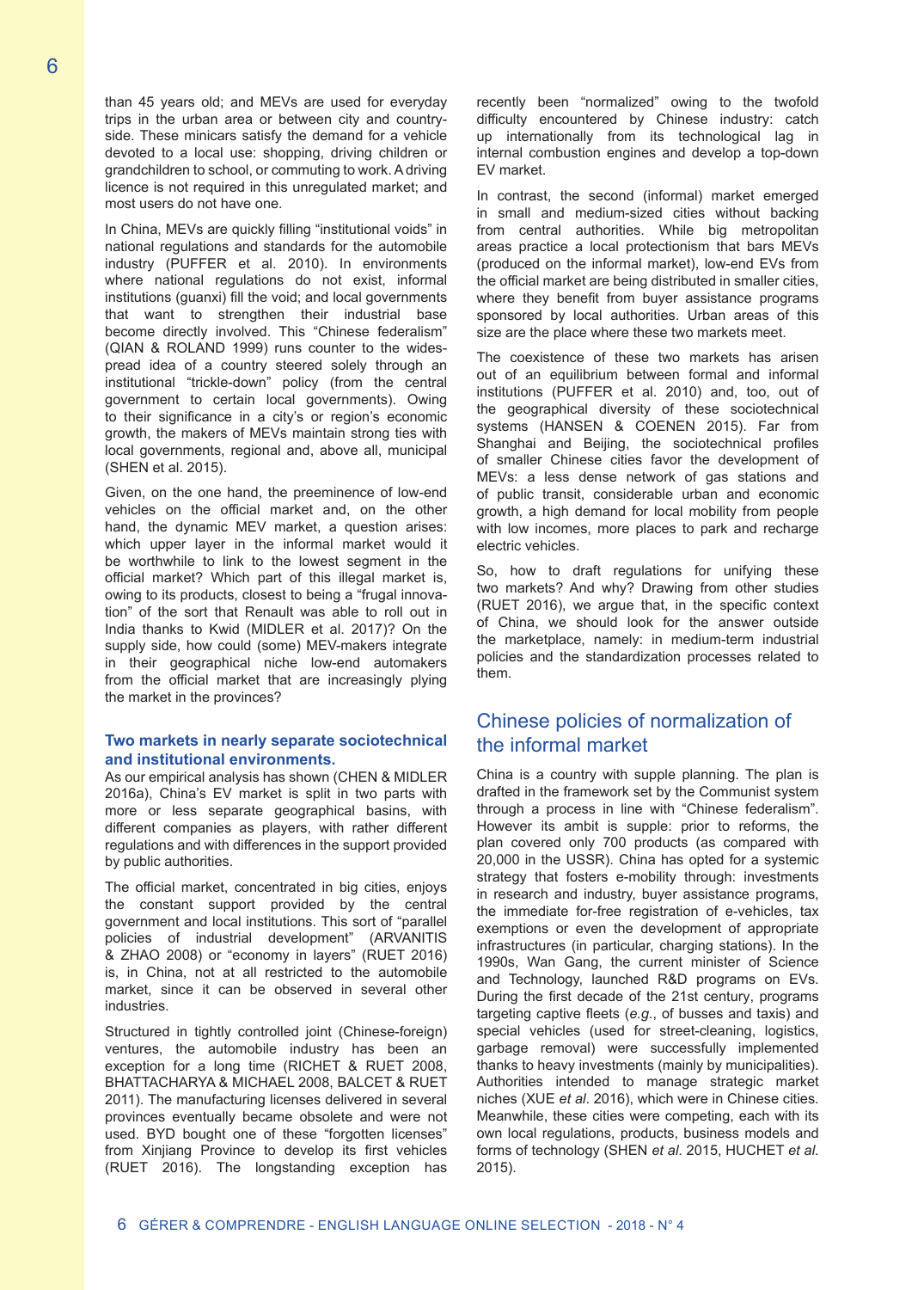The year 2009 signaled the first phase (2009-2012) of a pilot city program for boosting EV purchases onto a massive scale. The program turned out to be a flop for the population — even though severe restrictions (*e.g.*, alternate-day driving in Beijing) were increasingly deterring the owners of internal combustion engine vehicles. This program's second phase (2013-2015) was not any more successful despite attractive incentives. Apart from the cities where internal combustion engines were saddled with restrictions, the consumer market for EVs was struggling to grow. At the end of 2014, the central government, pushed by Prime Minister Ma Kai and President Xi Jinping, tackled the problem of stations for recharging batteries, which was deemed to be the major obstacle to the massive deployment of e-vehicles.

In 2015, the government set up a committee to draft national regulations about MEVs. This committee brought together representatives of public authorities, state technological institutes, vehicle-makers and academic experts. The technical regulations for MEVs of 18 November 2016 kindled a discussion. The government wanted to impose drastic conditions for legalizing MEVs — conditions that would have killed the industry in Shandong Province. In 2017, discussions continued between central authorities, local governments and manufacturers. These discussions have fallen under the influence of this thriving market that is, nonetheless, laden with uncertainty for consumers.

#### **The advantages of normalizing the informal MEV market**

Several forces are pushing for legalizing the situation of MEVs. China's national goal is for sales by 2020 to amount to five million vehicles running on new forms of energy. For domestic and foreign automakers to meet the country's very tight pollution standards, which are based on the number of vehicles sold, it is necessary to counterbalance sales of internal combustion engines with sales of e-vehicles.

MEVs are at the "bottom of the pyramid". They are made using affordable, low-profit materials; and this is the very reason for the larger volume of sales. The lowering of subsidies for purchases of EVs (along with their announced abolition in 2020) has forced automakers to consider lowering prices. Meanwhile, improving the safety of MEVs has become a national issue, as ever more incidents are reported on Chinese social media.

Government regulations have pushed the automobile industry to invent "Chinese" brands. Chinese industry has adapted to cope with its inability to catch up with the foreign manufacturers of internal combustion engines (despite the sale of Volvo to Geely, a Chinese firm, and the installation of factories for making Volvo engines on Chinese soil). With regard to EVs however, China is convinced that it can catch up since an ecosystem of "green technology" has already sprung up (RUET 2016). Furthermore, BYD, which is going international, is apparently becoming a "global" brand. Given these developments, MEVs, owing to their technological simplicity, are an industry with a strong potential for exports.

#### **Regulatory thresholds, the application of regulations and CAFC credits**

Several processes will lead to setting the level of regulations to be applied to mini or micro electric vehicles. For one thing, setting high technical and regulatory thresholds would boost the technology and level of safety but while limiting the disruption that the MEV niche might wreak among current players on the official market (GEELS 2014). Yet another, the objectives set for 2020 and the pursuit of economic and industrial development are forces that push for massively legalizing MEVs and, thus, support more lenient regulatory thresholds. Another factor also carries weight: many MEV users do not have a driver's licence, and making a driver's license a national regulation would nip in the bud an industry that, though informal, is blossoming.

Whether or not the new national regulations about MEVs will be applied at the local — provincial and municipal — levels is not at all certain. MEV firms are a "pirate" industry similar to the shanzhai companies, which make low-cost copies of name brands in sectors ranging from mobile telephones to restaurants. Such businesses conduct operations in an institutional void (HENNESSEY 2012). Regional diversity and competition between local governments hinder the convergence toward a national policy, a situation reminding us of the incomplete single market for the automobile industry in the European Union (JULLIEN & SMITH 2014). Legalizing MEVs will not occur all at once everywhere in China. This process will be heterogeneous — taking place at different times in different cities and provinces (BRIDGE et al. 2013; HANSEN & COENEN 2015). Industry will continue coexisting with an informal market (PUFFER et al. 2010), especially in small cities.

The stated objective of legalizing MEVs is to include them in national statistics on sales, since the automakers who want to continue selling cars with internal combustion engines are interested in obtaining CAFC credits.(9) This context is important. China's new five-year plan has taken it into account by setting the goal to become the world's leading market for carbon credits. (figure 2)

Therefore, the most probable scenario for regulation is the following:

• On the one hand, the growth of low-end official EVs would be stimulated so as to "absorb" the offer of up-end MEVs close to this segment. This would come at the cost of safety improvements, in particular,

<sup>(9)</sup> CAFC (Corporate Average Fuel Consumption) is a regulation for controlling the average consumption of fuel by motor vehicles (electric as well as internal combustion engines). China has one of the most severe CAFC standards in the world. Its objective for consumption is 5 liters/100 km as measured using the NEDC (New European Driving Cycle). Since electric vehicles do not run on gasoline, they lower an automaker's CAFC by generating "CAFC credits".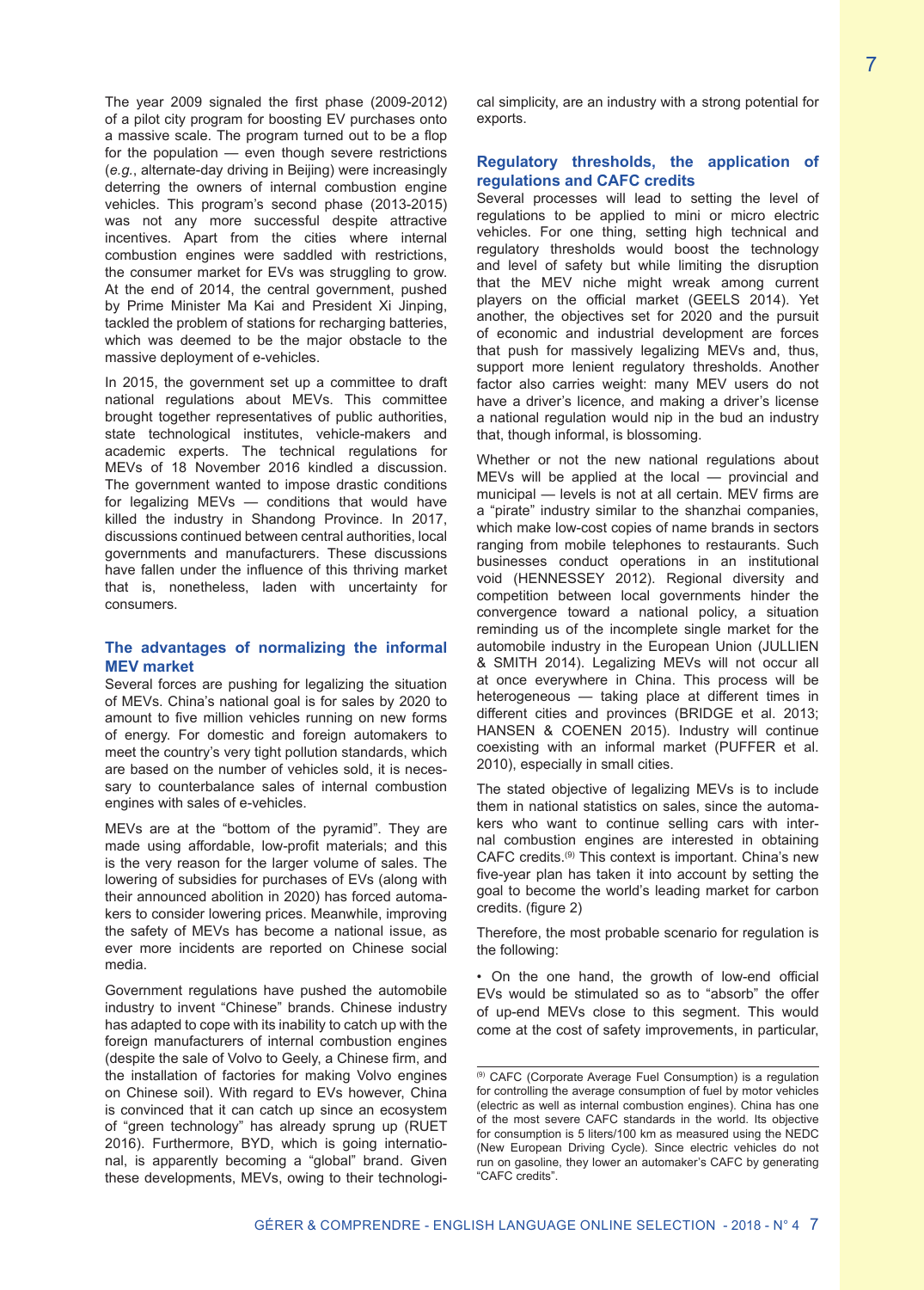

**Figure 2**: Scenario of a possible change in regulations: Legalizing MEVs and creating a new "quadricycle" standard

and significant changes in the technology used.

• On the other hand, a new standard would be drawn from the EU standard for "quadricycles" (four-wheeled microcars). This would guarantee buyers a minimum of quality and safety while retaining some of the current characteristics of the MEV market that cannot be transposed to "real" cars (*e.g.*, no requirement of a driver's license).

We hypothesize that this scenario's details will depend on the balance of power between categories of manufacturers, between provinces and the central government (and the context specific to each province), and between the objectives of catching up in technology and of creating jobs. To its advantage, such a scenario would be part of a clearly stated public policy for stimulating Chinese industry so that it could eventually export vehicles that meet international standards. Another advantage is that this regulatory framework would be acceptable in regions that, given their level of development (the purchasing power of local customers and the production capacity of local vehicle-makers) cannot abide by the regulations.

Under this scenario, what would be the place and role of Western automakers during this transition in Chinese regulations?

# Western automakers' strategies in emerging countries: "Trickle-up" effects?

"Trickle-up" refers to a bottom-up adoption of an innovation. In contrast, Tesla, for example, has adopted a more classical "trickle-down" strategy: EVs are initially offered to premium customers (Tesla Roadster, Model S

and Model X) before an offer (Tesla Model 3) is made to the lower end on the socioeconomic scale.

#### **The conventional EV business model: Luxury and high tech**

In the West, electric vehicles were invented under the sign of design, technology and even luxury. Tesla Model S, BMW i3 and even Renault Zoé and Nissan Leaf have made a bet on technology, on being the car of the future. Prime automakers like Tesla and BMW have clearly adopted a trickle-down strategy. The race is on for recharging batteries, and setting up ever more expensive charging stations that will soon be wireless. Vehicles are expensive, and buyer assistance programs weigh on the decision to purchase one. Meanwhile, Western regulations have augmented this inflation of technological requirements and standards.

In contrast, EV technology could be used to design very simple, affordable automobile products. After all, electric vehicles were invented more than a hundred years ago out of competition with internal combustion engines.

Chinese consumers still see Western cars as being of better quality, as symbols and high-end products — the epitome of the most recent technology. On the Chinese market, all foreign automakers offer EV models that, based on existing models, have to be made locally via joint-ventures with Chinese partners (cf. Figure 3).

A large share of the EVs in catalogs have not been placed on sale; they are simply listed to fulfill the requirement that joint ventures have to offer electric vehicles (CHEN & MIDLER 2016b). Other EVs in the catalogs serve for demonstrations or are (sometimes for free) part of public vehicle fleets. The very few models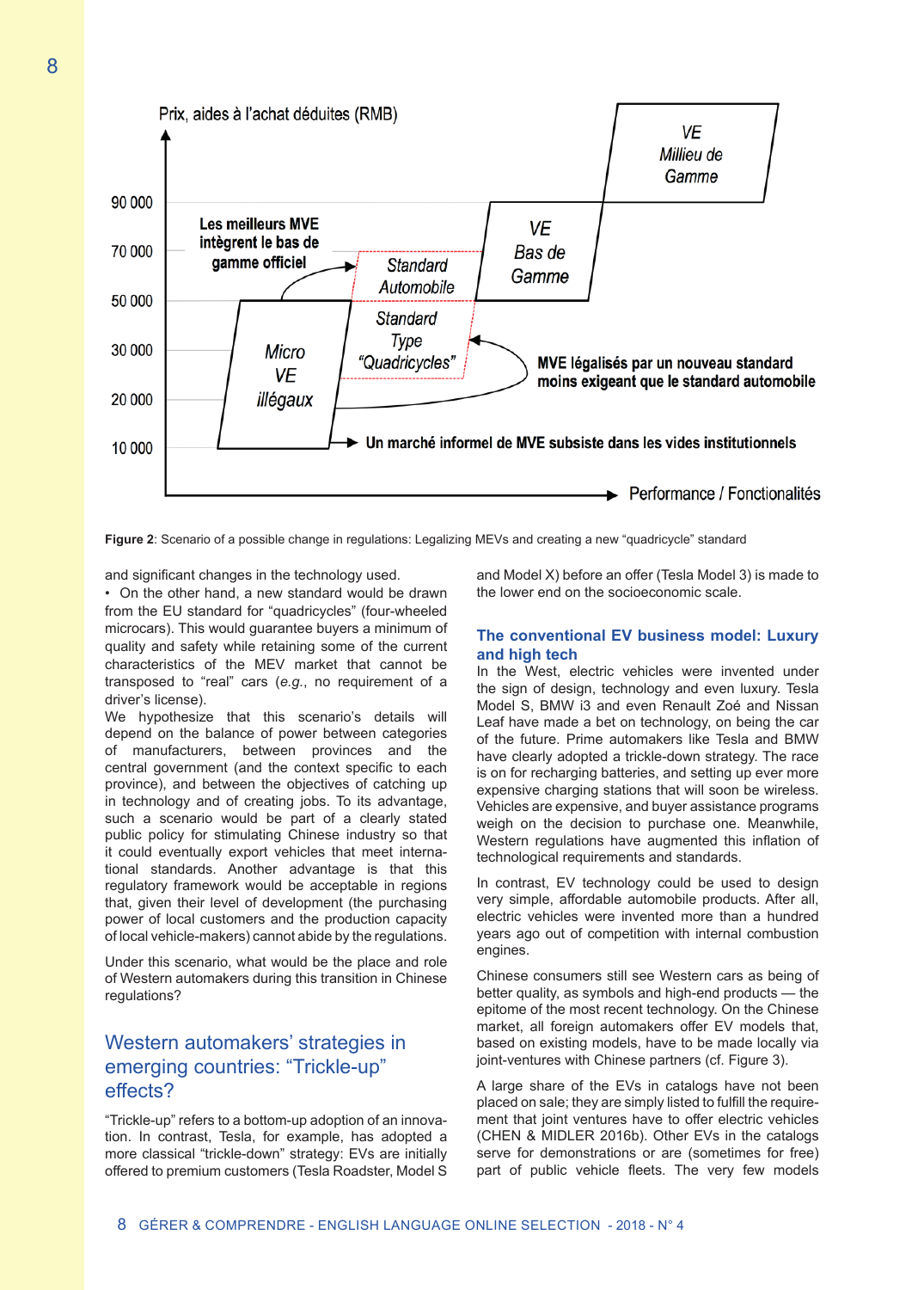| Table 1: New car brands<br>from joint venures for producing electric vehicles in China |               |               |             |                  |                                       |                        |
|----------------------------------------------------------------------------------------|---------------|---------------|-------------|------------------|---------------------------------------|------------------------|
| Chinese OEM                                                                            | Foreign OEM   | New brand     | Launch date | Model            | Cumulated sales<br>(1st quarter 2015) | Reference model        |
| <b>DFM</b>                                                                             | <b>Nissan</b> | Venucia       | 2010.09     | E30              | 1031                                  | Nissan Leaf            |
| <b>BYD</b>                                                                             | Daimler       | Denza         | 2010.05     | Denza EV         | 399                                   | Mercedes Classe B      |
| <b>Brilliance</b>                                                                      | <b>BMW</b>    | <b>Zinoro</b> | 2013.04     | 1F               | 307                                   | <b>BMW X1</b>          |
| <b>SAIC</b>                                                                            | <b>GM</b>     | Springo       | 2012.11     | Springo EV       | 213                                   | <b>Chevrolet Sail</b>  |
| <b>BAIC</b>                                                                            | Hyundai       | Shouwang      | 2011.11     | 500e EV          | Negligible                            | Hyundai Elantra        |
| DFM+Yueda                                                                              | Kia           | Dianyue       | 2012.02     | N30              | Negligible                            | Kia Cerato             |
| Changan                                                                                | Ford          | Jiayue        | 2012.10     | Jiayue EV        | Negligible                            | <b>Ford Focus</b>      |
| <b>FAW</b>                                                                             | <b>VW</b>     | Kaili         | 2011.05     | Carely E88EV     | Negligible                            | <b>VW Bora</b>         |
| <b>FAW</b>                                                                             | Toyota        | Ranz          | 2013.03     | <b>E50 EV</b>    | Negligible                            | Toyota Corolla EX      |
| <b>SAIC</b>                                                                            | <b>VW</b>     | Tianyue       | 2011.03     | <b>Tantus EV</b> | Negligible                            | <b>VW Lavida</b>       |
| <b>DFM</b>                                                                             | Renault       | Fengnuo       | 2015.04     | E300 EV          | To be released                        | <b>Renault Fluence</b> |
| <b>GAC</b>                                                                             | Toyota        | I eahead      | 2014.10     | i1 EV Concept    | To be released                        | <b>Toyota Yaris</b>    |

BAIC: Beijing Automotive Industry Holding Co. BYD: Build Your Dream DFM: Dongfeng Motors FAW: First Automobile Works GAC: Guangzhou Automobile Group Co. OEM: original equipment manufacturer SAIC: Shanghai Automotive Industry Corporation

VW: Volkswagen.



**Figure 3**: Disruptive strategy of low-cost electric vehicles (EVs) in China.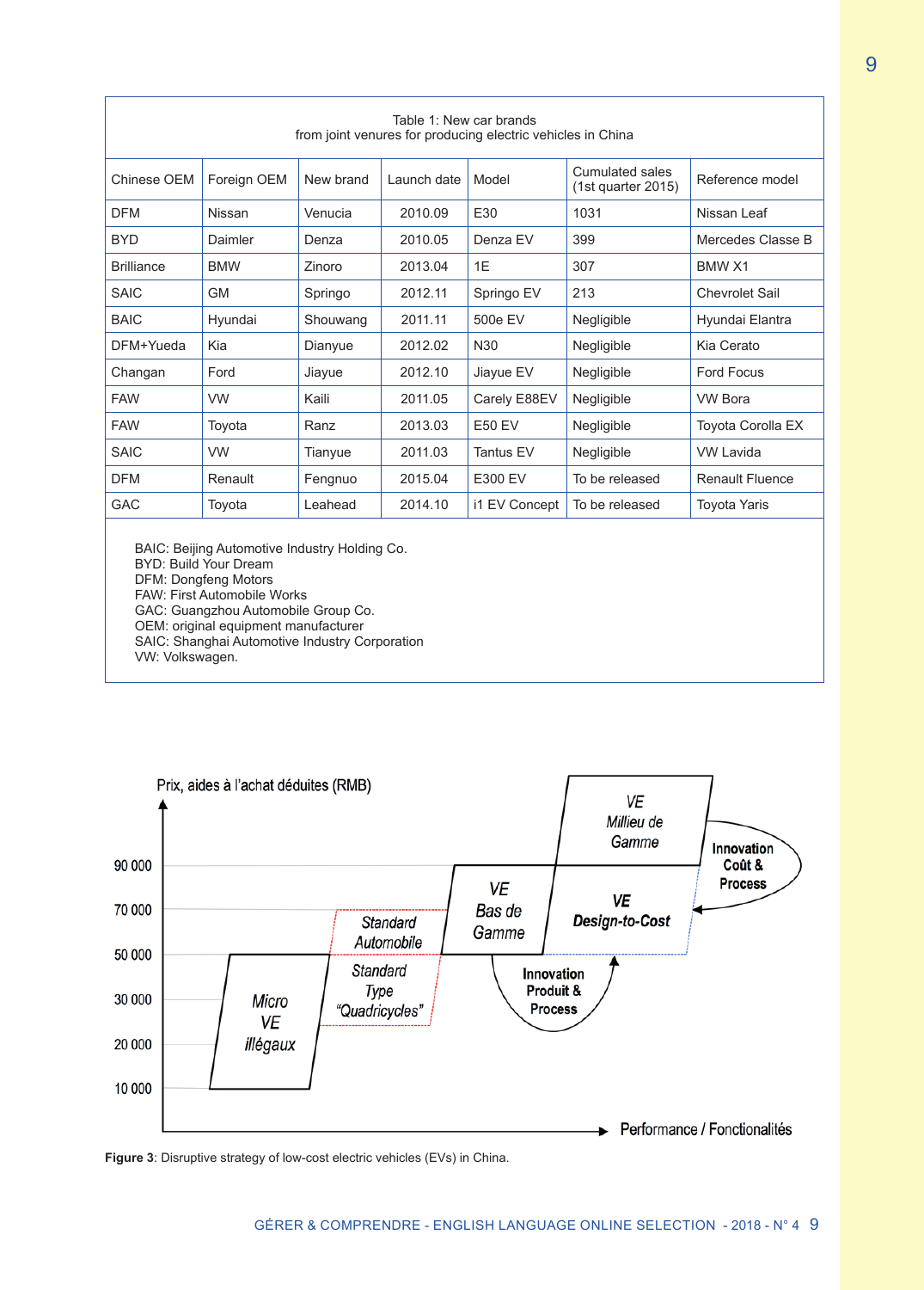that can be purchased have not attracted customers: Venucia e30, Denza EV, Springo EV and Zinoro 1E. The sales price (outside subsidies) lies in the RMB  $250-400$  thousand range,<sup> $(10)$ </sup> whence the scarce sales. In contrast, the prime automaker Tesla has sold 4000 Model S cars at a price of more than RMB 700,000 (including 25% importation duties, which buyer assistance programs do not cover).

Apart from Tesla, foreign automakers have not managed, despite heavily subsidized buyer assistance programs, to sell electric models on the middle and high-ends of their product lines. Several reasons account for this: a dissuasive (national and local) Chinese protectionism, a mismatch between the products offered and consumers' needs, steep prices, and a focus with blinders on big cities.

#### **Low-cost strategies: The missing link**

In China, "low cost" is a multifaceted, geographically variable notion. In the West and in big Chinese cities, it refers to the price equivalent of a Dacia (RMB 50,000) but in smaller cities to RMB 20,000. The customers who buy MEVs are purchasing a car for the first time; most of them had previously owned two-wheeled electric vehicles. For these customers, MEVs represent a high-end means of urban transportation compared with e-bikes and e-scooters, since they are safer, offer protection from the weather and have a higher state of charge.

As our analysis has shown, the regulatory framework could be used to establish a price/performance continuum over all segments of the informal MEV market along with the lower and middle segments of the official EV market. Theoretically, there is an opportunity for automakers, foreign and Chinese, to design an EV that costs less but has the same performance as EVs in the middle segment of the official market — and a better performance than EVs in the lowest segment (cf. Figure 4). This could be done by pursuing a low-end breakthrough strategy (CHRISTENSEN & RAYNOR 2003).

Western automakers would find it worthwhile to adopt a design-to-cost strategy for several reasons. First of all, the volume of sales would bring in CAFC credits, now a literal condition for joint ventures for making internal combustion engines. Besides, foreign automakers will apparently face stiff penalties (as requirements tighten on greenhouse gas emissions by internal combustion engines) if they do not manage to sell electric vehicles in China by 2018-2020. Since the number of EVs sold is the key criterion for assessing the performance of automakers in the race to become the leader on the EV market, there is an advantage to be had from focusing on marginal volumes and experimenting in China with a low-cost project that has the objective of turning a profit owing to the volume of sales — before eventually transposing this experiment worldwide (MANIAK *et al*. 2014).

Under a "*low-end disruption strategy*", a trickle-up product line would be designed (MIDLER 2013). Starting from the low end of the product line with the idea of triggering a trickle-up effect brings several advantages. Installing fewer technological innovations on simpler vehicles means reducing the uncertainty of sustaining a momentum for sales. A vehicle that charges its battery using a conventional 220V plug short-circuits the debate about the standards to be set for recharging batteries. Since MEVs are mainly used in or near urban areas and are recharged directly at home by their users, there is no need to wait for the government to install public charging stations. A final point: growth in China is no longer in Beijing or Shanghai but in smaller cities. Western firms normally think that the best strategy is to win new markets…

#### **The challenge: Adapt products, adjust to regulatory trends and implement a low-end strategy**

As suggested by the case of the Logan (JULLIEN et al. 2013), "reverse innovation" in the automobile industry is a creditworthy strategy under the following conditions: control over the design-to-cost procedure, "fractal innovation" (MIDLER et al. 2017) and a localized innovative industrialization. Success entails balancing the choice between paying close attention to regulations (about safety, for example) and meeting customers' expectations (about products and services). The choice is between a "compliant" approach that abides by a minimum set of regulations (as in a "bottom-of-the-pyramid strategy" (PRAHALAD 2012) and a "prescriptive" approach that intervenes before regulations are made and influences the choices to be made.

The requirements set in the new bill of law on MEVs will be decisive for the strategy of Western automakers. The room to be made for foreign firms is yet to be specified. The number of CAFC credits related to the new categories of vehicles is not known. Will the new law require partnerships with companies in the official market (the more probable solution)? Or should know-how from the informal market be adopted and formalized (the less probable solution). Since institutional changes of this sort overhaul value chains and alter the rules of the game (DIERKS et al. 2013), it is necessary to anticipate and decipher the convergence, now under way or possible, between these two markets (or sociotechnical systems) and, then, to negotiate with authorities and monitor the changing institutional context. From an organizational viewpoint, adjusting to a changing institutional context means being able to modify offers throughout via changes in the product line (MIDLER 2013).

The other task to tackle in pursuit of a low-cost strategy is its implementation (BEN MAHMOUD-JOUINI et al. 2015). Playing on geographical markets far from the big Chinese cities means having contacts with unfamiliar local institutions, both formal and informal. Distribution and maintenance networks will have to be set up. This could be the occasion to tap the resources of the network of relations already established with partners

<sup>(10)</sup> Renminbi (RMB), the official currency: €1≈ RMB 7.7 (June 2017).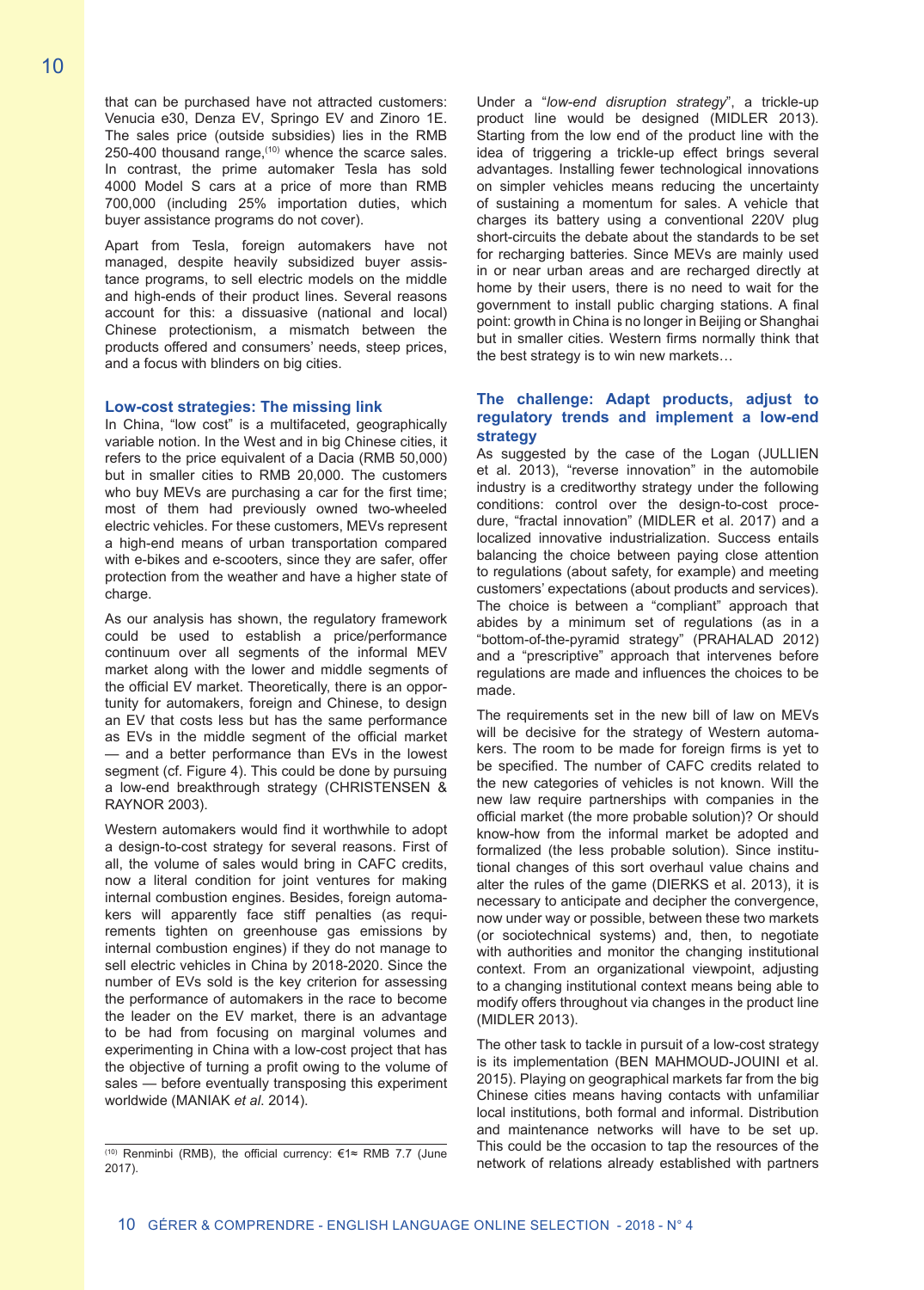in joint ventures (PENG 2003). Engineering the implementation of a low-cost strategy specific to China is yet to be done (VON PECHMANN et al. 2015).

## Conclusion: Regulation, an omitted dimension in low-cost strategies?

For several years now, the literature on management has called for reviewing innovations and the costvalue compromise out of which they have come.<sup>(11)</sup> Other currents of thought have crossed this low-end approach with strategies for internationalizing innovation processes: "*bottom-of-the-pyramid strategies*" (PRAHALAD 2012), "*frugal innovation*" (RADJOU *et al*. 2012, MIDLER *et al*. 2017) and "*reverse innovation*" (GOVINDARAJAN & TRIMBLE 2012). Overall, these authors have drawn attention to the strategies that target the use value of products in order to satisfy the needs of segments of customers that have, till now, been overlooked. Apart from these questions of use value and of the direct relation between supply and demand, these authors have seldom focused on how market regulations affect "sustaining" strategies. In fact, regulations have a major impact on the products and services that will be authorized, in particular on the required level of product features.

This study of the development of electric vehicles in China has shown that it is important for a company's business strategy to reckon with the variable of regulations. China is definitely approaching the transition toward e-mobility in a systemic way by managing both strategic niches (competition between cities, between automakers and between their proposals) and the transition itself (policy commitments, experiments and the *ex post* legitimation of outliers, such as MEVs) (NILL & KEMP 2009).

This strategy leads to a regulatory force typical of emerging economies but opposite to Western policies, which set *ex ante* the standards and regulations that will shape scenarios of innovation. If the race to reach "zero emissions" in the EU were sped up by taking account of reality (namely: the upsurge of low-cost internal combustion engines in Europe), it would eventually be possible to ease regulations on condition that environmentally friendly recycling processes be developed. The path to progress thus runs through regulations.

In contrast, China's dynamic entrepreneurial spirit and the coexistence of formal and informal institutions have been the conditions for the emergence and then success of mini electric vehicles on what is an informal but quite real market. In fact, this niche market (MEVs) is ringing up more successes (sales) than the official market (EVs). Legalizing MEVs means a shift, both institutional and geographic, of this niche toward the official market. Emerging countries like China can serve as testing grounds for experiments involving not only products and uses but also regulations. At stake for Western automakers is to draw inspiration from these more agile contexts.

For multinational corporations, "reverse innovation" is an occasion to shift focus from mature markets and rigid institutional contexts. Regulatory systems in emerging economies are less developed and impose fewer delays for bringing innovations to market (GOVINDARAJAN & TRIMBLE 2012), In France, Renault Twizy abides by the law on four-wheeled motor vehicles whereas, in China, MEVS shape regulations by tailoring them for low-cost electric vehicles. By adopting a "design-to-cost" strategy balanced between "prescriptive" and "compliant" approaches, Western automakers could take part in this debate.

Can we imagine that developed nations bridle the inflationary trend in regulations fueled by the convergence of consumerist forces with high-tech business offers — a trend for "always more" features and, too, costs? One of the seldom pointed out effects of this trend is a much narrower access to the high-tech product market (since so many potential customers are barred from it) and thus a retrenchment of the progress to be expected (in particular, for a fleet of ageing motor vehicles) (JULLIEN *et al*. 2013)? Could we not, instead, draw inspiration from this innovative approach to regulations based on full-scale experiments with assessments being made and regulations drafted thereafter? Under this hypothesis, multinational firms could adopt a position in the case of reverse innovation that, benefitting from the institutional context in emerging countries, would, when they return to mature markets, serve as a vector for making new regulatory proposals so as to create the conditions for sustaining a mobility based on clean, low-cost automobiles.

## **References**

ARVANITIS R. & ZHAO W. (2008) "Les politiques parallèles du développement industriel en Chine", *International Journal of Chinese Culture and Management*, 1(4), pp. 451-478.

BALCET G. & RUET J. (2011) "From joint ventures to national champions or global players? Alliances and technological catching-up in Chinese and Indian automotive industries", *European Review of Industrial Economics and Policy*, 3, pp. 1-28.

BEN MAHMOUD-JOUINI S., CHARUE-DUBOC F. & MIDLER C. (2015) *Management de l'innovation et globalisation. Enjeux et pratiques contemporains* (Paris: Dunod).

BHATTACHARYA A.K. & MICHAEL D.C. (2008) "How local companies keep multinationals at bay", *Harvard Business Review*, March, pp. 85-95.

BRIDGE G., BOUZAROVSKI S., BRADSHAW M. & EYRE N. (2013) "Geographies of energy transition: Space, place and the low-carbon economy", *Energy Policy*, 53, pp. 331-340.

CHEN B. & MIDLER C. (2016a) "The electric vehicle landscape in China: Between institutional and market forces", *International Journal of Automotive Technology and Management*, 16(3), pp. 248-273.

CHEN B. & MIDLER C. (2016b) "Designing strategy for the globalization of innovation: Perspectives for foreign electric vehicle manufacturers in China", *International Journal of Automotive Technology and Management*, 16(4), pp. 436-463.

CHRISTENSEN C. (1997) *The Innovator's Dilemma* (Boston; Harvard Business School Press).

<sup>(11)</sup> This vast body of literature on "low-end" strategies follows up on Christensen's work (1997).